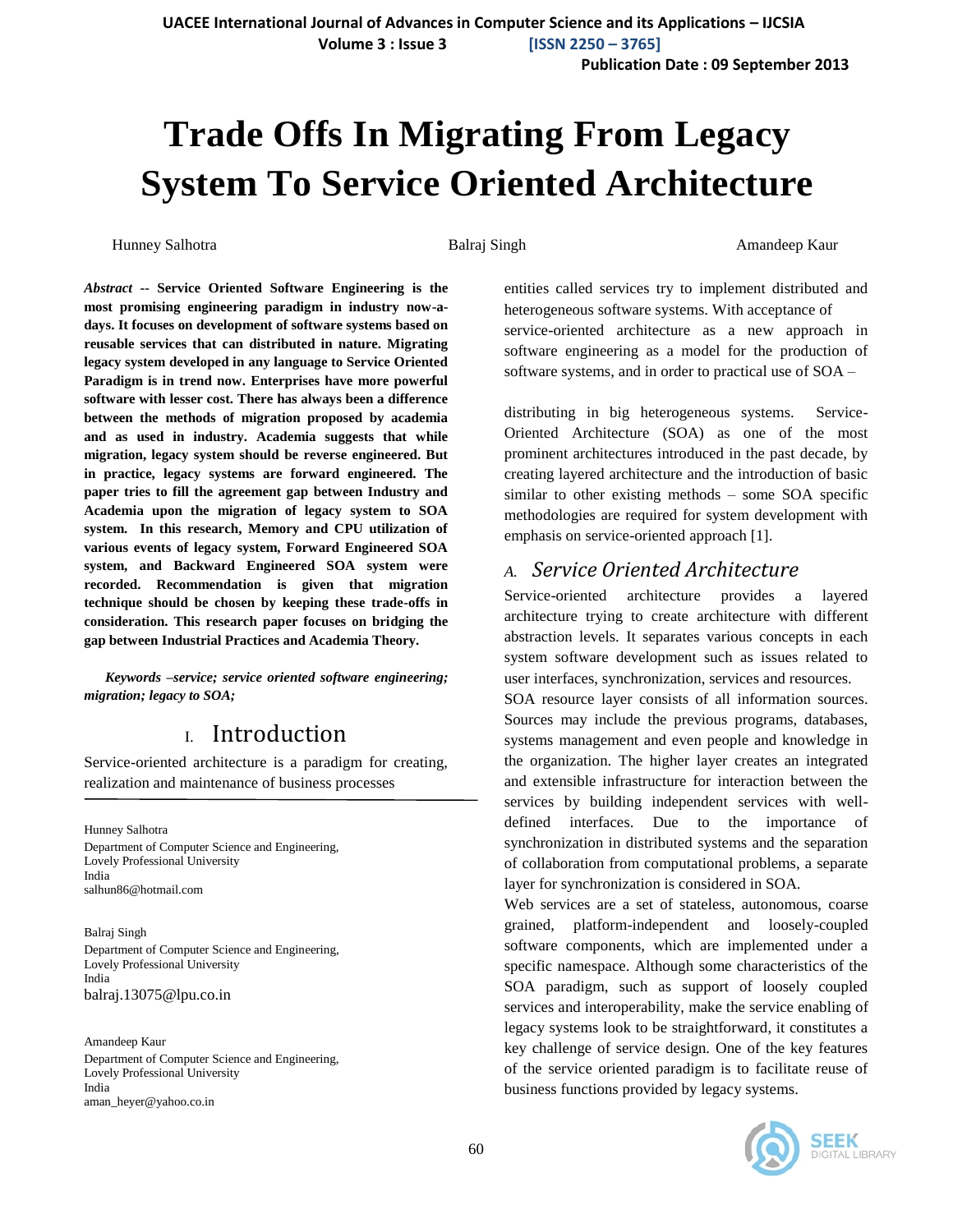#### **UACEE International Journal of Advances in Computer Science and its Applications – IJCSIA Volume 3 : Issue 3 [ISSN 2250 – 3765]**

**Publication Date : 09 September 2013**

The SOA migration framework addresses the question of "what does the migration of legacy systems to SOA entail". SOA migration is defined as a modernization technique that moves the system to a new platform while retaining the original system data and functionality. The main motivation behind the modernization of legacy systems to SOA is to achieve the advantages offered by SOA and still reuse the embedded functionalities in the legacy systems [2].

# *B. Reengineering from Legacy system to SOA*

Any type of reengineering can be comprised of three basic reengineering processes [3]:

- Analysis of an existing system,
- Logical transformation, and
- Development of a new system.

#### *C. Service Extraction Process*

- *Consolidated legacy-to-SOA migration approach*: A consolidated legacy-to-SOA migration approach, referred as "ServiciFi method", is used. The serviciFi method is developed using method engineering and concept slicing. The serviciFi method combines the migration feasibility and technology support required for the legacy-to-SOA migration.
- *Candidate service identification***:** The initial two steps of the SEP: patterns identification and service identification represent the candidate service identification phase of the research. Candidate service identification is a challenging task, so a step-wise identification approach is designed.
- *Service Extraction***:** Concept slicing technique is exploited to extract the complete code representing the identified functionality. The concept slicing technique has been successfully used to extract source code for software maintenance.

#### *D. SOAMIG*

The SOAMIG-Project1 aims at providing a general transformation-based migration process model with an emphasis on code and architecture migration. Its phases are described below [4]:



*Fig 1: The SOAMIG Phases*

- *Preparation*: Starting point of every migration project is legacy code which has to be prepared and standardized in the Pre-Renovation discipline by various reengineering activities to alleviate conversion activities. The project infrastructure including defining project goals and work packages or managing resources is set up in the Project Setup discipline
- *Conceptualization*: A broad automatization seems possible by eligible migration factories. A central activity in migration projects is assessing feasibility of migration and applicability of provided tool sets during Technical Feasibility.
- *Migration*: Migrating the entire system is applied after setting up a general migration strategy and tool support. In the Migration phase, all SOAMIG core disciplines are performed iteratively in different intensities, resulting in a migrated system in production.
- *Transition*: Code migration usually leads to hardly maintainable code, which requires additional reengineering.

With the increasing demand of SOA based application, industry and academia are in continuous debate on the most efficient way of migrating any legacy system to SOA. Academia suggests Reverse Engineering; whereas Industry implements Forward Engineering. There is a gap between the agreements on migration in both. So, the thesis will try to find the best way of migrating from legacy system to SOA and thus finding various trade-offs in resource utilization by SOA system.

# II. Implementation

A system, "Book Store Management System" was created in C#.Net and SQL Server at its back end. Book Store Management System is an Inventory Control Module of any book shop. For the research, three similar Book Store Management Systems were created but by following three

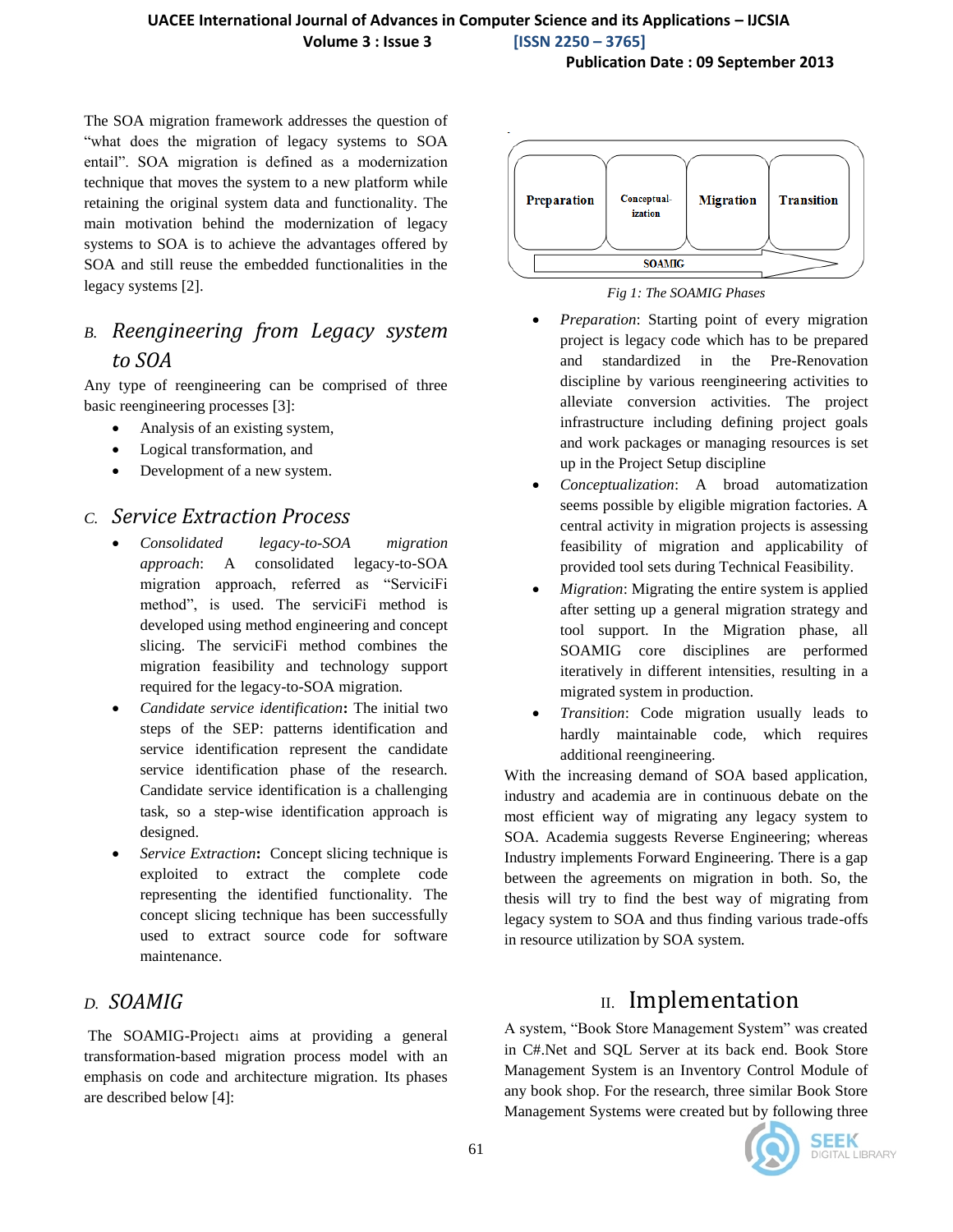**Publication Date : 09 September 2013**

different paradigms. All the logics and programming variable were kept constant for the consistency in the result.

| <sup>a</sup> Book Store Managment System |         |                        |                       |            |            |      |        |       | $\mathbf{z}$<br>- ச     |
|------------------------------------------|---------|------------------------|-----------------------|------------|------------|------|--------|-------|-------------------------|
|                                          | ToOrder |                        |                       |            |            |      |        |       | $\circ$ $\circ$ $\circ$ |
| Manage Inventory                         |         | Set Minimum Quantity 5 | Go                    |            |            |      |        |       |                         |
|                                          |         | id.                    | bookname              | author     | pub        | quan | source | price | ы                       |
|                                          | ٠       | 1001                   | <b>Dhama and Greg</b> | Sim Timson | McGrawHill | 5    | Dehi   | 256   | ds71222                 |
|                                          | ٠       |                        |                       |            |            |      |        |       |                         |
| <b>View Invertory</b>                    |         |                        |                       |            |            |      |        |       |                         |
|                                          |         |                        |                       |            |            |      |        |       |                         |
|                                          |         |                        |                       |            |            |      |        |       |                         |
|                                          |         |                        |                       |            |            |      |        |       |                         |
| To Order                                 |         |                        |                       |            |            |      |        |       | E                       |
|                                          |         |                        |                       |            |            |      |        |       |                         |
|                                          |         |                        |                       |            |            |      |        |       |                         |
|                                          |         |                        |                       |            |            |      |        |       |                         |
|                                          |         |                        |                       |            |            |      |        |       |                         |
| Search                                   |         |                        |                       |            |            |      |        |       |                         |
|                                          |         |                        |                       |            |            |      |        |       |                         |
|                                          |         |                        |                       |            |            |      |        |       |                         |
|                                          |         |                        |                       |            |            |      |        |       |                         |
|                                          |         |                        |                       |            |            |      |        |       | ш                       |
| Ext.                                     |         |                        |                       |            |            |      |        |       |                         |
|                                          |         |                        |                       |            |            |      |        |       | $\ddot{\phantom{0}}$    |

*Fig 2: Book Store Management System*

Legacy Book Store Management System was created using traditional approach without any services. Reverse Engineered Book Store Management System was created using SOA based approach. Forward Engineered Book Store Management System was created using SOA based approach upon legacy system. Not all functionalities are implemented using services.

Using Windows Task Manager, it's CPU and Memory utilizations for various events were recorded.

| File Options View                                                |               |  |       |          |              |
|------------------------------------------------------------------|---------------|--|-------|----------|--------------|
| Processes Performance App history Startup Users Details Services |               |  |       |          |              |
| ٠                                                                | 27%           |  | 1%    | 2%       | 0%           |
| Name                                                             | Memory Status |  | CPU   | Disk     | Network      |
| Apps (4)                                                         |               |  |       |          |              |
| > R: BookStoreManagmementSystem                                  | 3.0 MB        |  | ØS.   | 0 MB/s   | <b>OMbps</b> |
| > R BookStoreManagmentSystemFE                                   | 3.1MB         |  | es,   | OMB/s    | <b>OMbps</b> |
| > III LegacyBookStoreManagementS                                 | 3.1 MB        |  | es.   | 0 MB/s   | <b>OMbps</b> |
| > <a>TaskManager</a>                                             | 5.8 MB        |  | ēS.   | 0 MB/s   | <b>OMbps</b> |
| Background processes (24)                                        |               |  |       |          |              |
| <b>D</b> AssistantServices                                       | 12.2MB        |  | 0.8%  | 0.1 MB/s | <b>OMbes</b> |
| $\triangleright$ $\Box$ Eingliar Service                         | 1.1 MB        |  | $0\%$ | 0 MB/s   | <b>OMbps</b> |
| Communications Service                                           | 81MB          |  | 韩     | 0 MB/s   | <b>OMbps</b> |
| Google Crash Handler                                             | 0.4 MB        |  | 露     | 0 MB/s   | <b>OMbps</b> |
| <b>IET</b> Host Process for Windows Tasks                        | 2.6 MB        |  | os.   | 0 MB/s   | <b>OMbps</b> |
| Microsoft Office Document Cac                                    | 22M8          |  | 露     | 0 MB/s   | <b>OMbps</b> |
| > III Microsoft Office Software Prote                            | 2.9M8         |  | 露     | 0 MB/s   | <b>OMbps</b> |
| > & Microsoft Windows Search Inde                                | 7.7MB         |  | es.   | 0 MB/s   | <b>OMbps</b> |
| RT NVIDIA Driver Helper Service, V.                              | 1.4MB         |  | ¢s,   | 0 MB/s   | <b>OMbps</b> |
| > IET NVIDIA Driver Helper Service, V                            | 0.9 MB        |  | 鸽     | 0 MB/s   | <b>OMbps</b> |
| <b>E INIDIA Settings</b>                                         | 2.6 MB        |  | 鸽     | 0 MB/s   | <b>OMbps</b> |
| > C NVDIA Settings Update Manager                                | 1.8 MB        |  | es.   | 0 MB/s   | <b>OMbps</b> |
| <sup>4</sup> MVDIA User Experience Driver C                      | 2.0 MB        |  | es.   | 0 MB/s   | <b>OMbps</b> |
| > III Reporting Services Service                                 | 14.1 MB       |  | es,   | 0 MB/s   | <b>OMbps</b> |
| R. Furtime Broker                                                | 2.0 MB        |  | es.   | 0 MB/s   | <b>OMbps</b> |
| in (iii) Specier SubSystem App                                   | 1.8 MB        |  | 区     | 0 MB/s   | <b>OMbps</b> |
| RT SQL Full Text host                                            | 23M8          |  | es,   | 0 MB/s   | <b>OMbps</b> |
| > RT SQL Full-text Filter Daemon Lau                             | 0.5 MB        |  | es.   | 0 MB/s   | <b>OMbps</b> |
| $\bigcap_{i=1}^n$ $F_1, \ldots, F_n$                             |               |  |       |          |              |

*Fig 3: Task Manager for recoding Parameter* Various events in Book Store Management System are:

- Application Start-up (Considered only in memory recording)
- Form load Manage Inventory
- Manage Inventory Save
- Manage Inventory Update
- Manage Inventory Delete
- Manage Inventory Search
- Manage Inventory Close
- Form load View Inventory
- View Inventory Close
- Form Load To Order
- To Order Go
- To Order Close
- Form load Search
- Search Go
- Search Close

Once the data for legacy Book store management were recorded, the system was reverse engineered and a SOA based Reverse Engineered Book Store Management System was developed whose core functionality, i.e., inventory management of book store was based on a service published and used using Visual Studio. All the search functionality and other database features were also based on Service architecture. It is to be noted that all variables and program logic were kept constant. Just the core part was implemented using service, rest all logic remains same.

Finally, the legacy system was re-engineered, but this time forward engineering was done on it. In this SOA Based Forward Engineered Book Store Management System, only the core part of application, i.e., the inventory management module that adds, deletes, updates books from database is based on service architecture. Rest all other searching functionality, To Order functions, Data Viewing functions are based on traditional non service architecture. This is because it is seen that when an application is forward engineered, some of its features tend to have the traditional behaviour while the core part is enhanced. To this property of forward engineering is simulated by not completely implementing service architecture in SOA Based Forward Engineered Book

Store Management System.

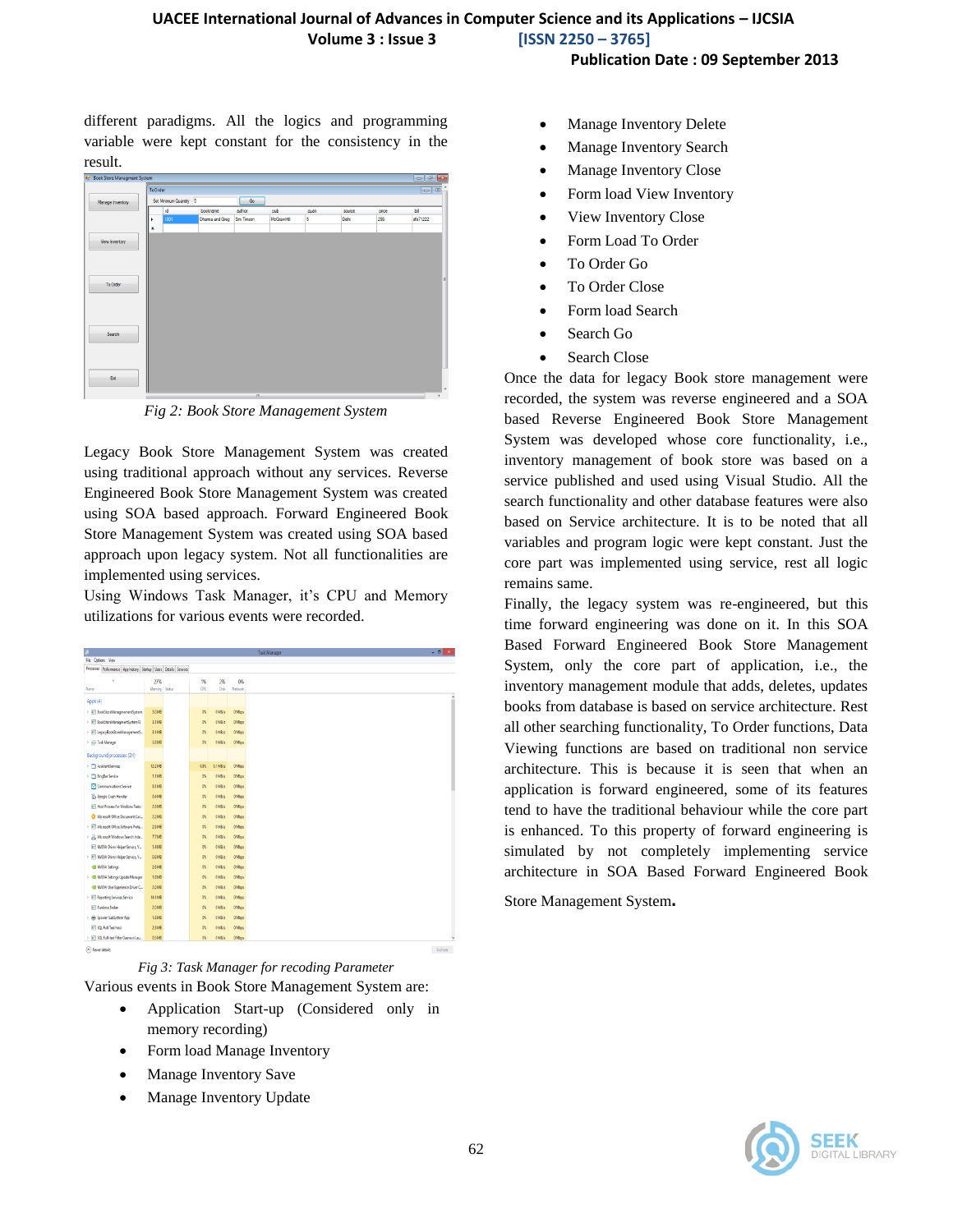Close

**Publication Date : 09 September 2013**

# III. Result and Discussions

#### *A. Collective CPU Utilization analysis for three applications.*

*Table 1: Collective data for CPU Utilization for Legacy, Forward Engineered, Backward Engineered Book Store Management System*

| Sr.<br>N <sub>o</sub> | <b>Applicatio</b><br>n Events       | Legacy<br><b>System</b> | Forward<br><b>Engineere</b><br>d System | <b>Reverse</b><br><b>Engineere</b><br>d System |  |
|-----------------------|-------------------------------------|-------------------------|-----------------------------------------|------------------------------------------------|--|
| 1                     | Form<br>load<br>Manage<br>Inventory | 1.3                     | 1.8                                     | 0.9                                            |  |
| $\overline{c}$        | Manage<br>Inventory<br>Save         | 0.2                     | 1.1                                     | 0.9                                            |  |
| 3                     | Manage<br>Inventory<br>Update       | 0.2                     | 0.5                                     | 0.7                                            |  |
| $\overline{4}$        | Manage<br>Inventory<br>Delete       | $\overline{0}$          | 0.2                                     | 0.4                                            |  |
| 5                     | Manage<br>Inventory<br>Search       | 0.3                     | 0.2                                     | 0.2                                            |  |
| 6                     | Manage<br>Inventory<br>Close        | 0.3                     | 0.5                                     | 0.5                                            |  |
| $\overline{7}$        | load<br>Form<br>View<br>Inventory   | 1.4                     | 1.3                                     | 1.5                                            |  |
| 8                     | View<br>Inventory<br>Close          | 0.2                     | 0.2                                     | 0.2                                            |  |
| 9                     | Load<br>Form<br>To Order            | 0.6                     | 0.2                                     | 0.5                                            |  |
| 10                    | To<br>Order<br>Go                   | 0.7                     | 0.2                                     | 0.8                                            |  |
| 11                    | To<br>Order<br>Close                | 0.2                     | 0.3                                     | 0.3                                            |  |
| 12                    | load<br>Form<br>Search              | 0.3                     | 0.8                                     | 0.8                                            |  |
| 13<br>14              | Search Go<br>Search                 | 0.6<br>0.5              | 0.5<br>0.3                              | 0.4<br>0.3                                     |  |
|                       |                                     |                         |                                         |                                                |  |



*Fig 4: Collective data for CPU Utilization for Legacy, Forward Engineered, Backward Engineered Book Store Management System*

From the above diagram, The CPU Utilization:

- Is *least* in Legacy Book Store Management System because all the operations are locally present and no overhead CPU utilization is done in calling, connection building, message passing to services
- Is *more* in SOA Based Forward Engineered Book Store Management System since some service architecture is used and some overhead CPU utilization is done in calling, connection building, message passing to services
- Is *most* in SOA Based Reverse Engineered Book Store Management System since whole application is based service architecture is used and mostly overhead CPU utilization is done in calling, connection building, message passing to services

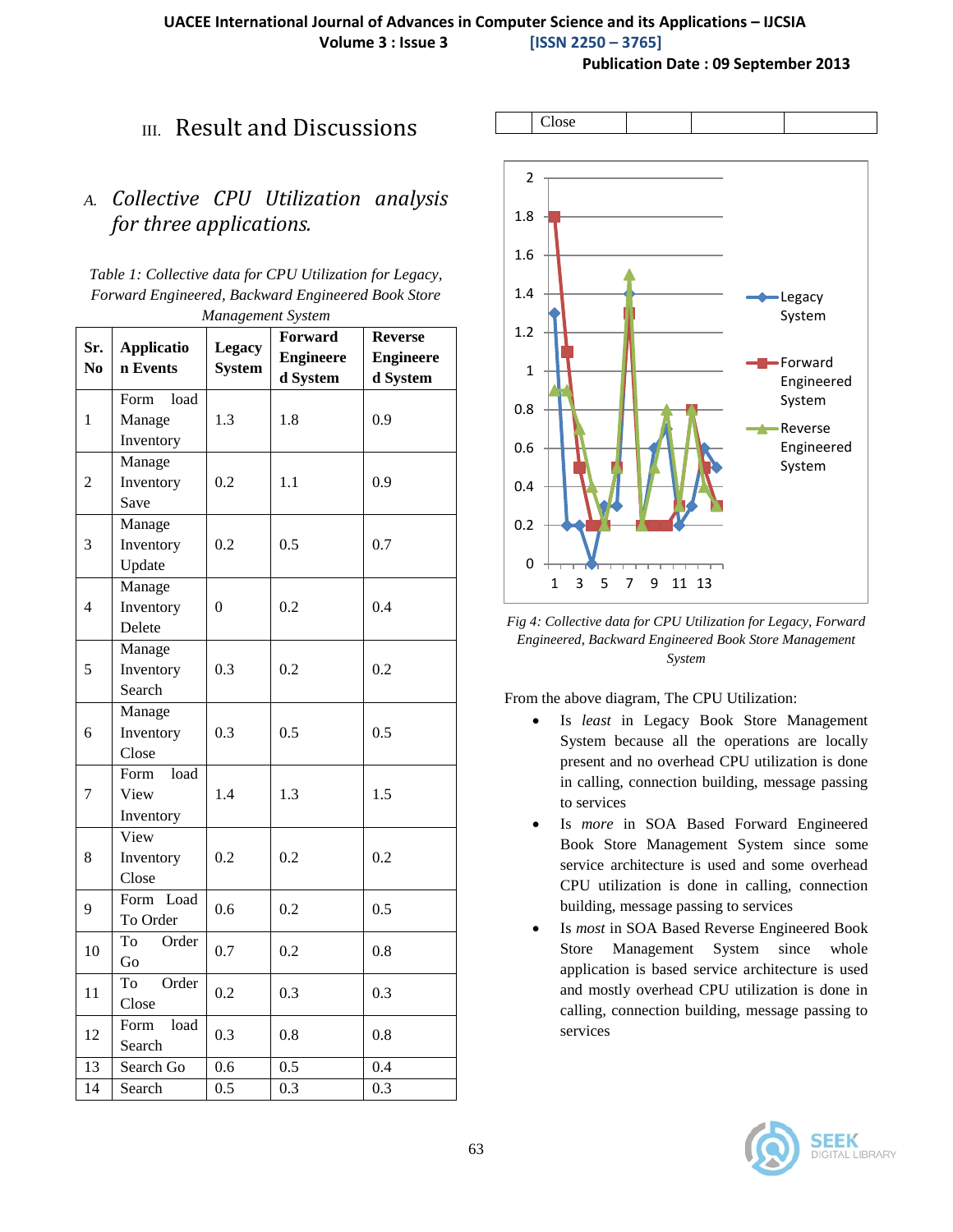**Publication Date : 09 September 2013**

## *B. Collective Memory utilization for three applications.*

| Sr.            | <b>Applicatio</b>           | <b>Legacy</b> | Forward          | <b>Reverse</b>   |  |
|----------------|-----------------------------|---------------|------------------|------------------|--|
| N <sub>0</sub> | n Events                    |               | <b>Engineere</b> | <b>Engineere</b> |  |
|                |                             | <b>System</b> | d System         | d System         |  |
|                | Application                 |               |                  |                  |  |
| $\mathbf{1}$   | Start-up                    | 3.1           | $\overline{4}$   | 3                |  |
|                | $\bar{\text{Form}}$<br>load |               |                  |                  |  |
|                | Manage                      |               |                  |                  |  |
| $\overline{2}$ | Inventory                   | 3.4           | 4.6              | 3.3              |  |
|                | Manage                      |               |                  |                  |  |
|                | Inventory                   |               |                  |                  |  |
| 3              | Save                        | 4.7           | 5.2              | 4.5              |  |
|                | Manage                      |               |                  |                  |  |
|                | Inventory                   |               |                  |                  |  |
| $\overline{4}$ | Update                      | 4.8           | 4.7              | 4.6              |  |
|                | Manage                      |               |                  |                  |  |
|                | Inventory                   |               |                  |                  |  |
| 5              | Delete                      | 4.8           | 4.7              | 4.6              |  |
|                | Manage                      |               |                  |                  |  |
|                | Inventory                   |               |                  |                  |  |
| 6              | Search                      | 4.6           | 4.5              | 4.5              |  |
|                | Manage                      |               |                  |                  |  |
|                | Inventory                   |               |                  |                  |  |
| $\overline{7}$ | Close                       | 4.8           | 4.9              | 4.8              |  |
|                | Form<br>load                |               |                  |                  |  |
|                | View                        |               |                  |                  |  |
| 8              | Inventory                   | 6.4           | 5.2              | 5.1              |  |
|                | View                        |               |                  |                  |  |
|                | Inventory                   |               |                  |                  |  |
| 9              | Close                       | 4.9           | 4.9              | 4.9              |  |
|                | Form Load                   |               |                  |                  |  |
| 10             | To Order                    | 6.5           | 6.8              | 5                |  |
|                | To<br>Order                 |               |                  |                  |  |
| 11             | Go                          | 6.9           | 6.9              | 6.5              |  |
|                | To Order                    |               |                  |                  |  |
| 12             | Close                       | 5             | 4.9              | 4.8              |  |
|                | load<br>Form                |               |                  |                  |  |
| 13             | Search                      | 6.5           | 6.4              | 6.3              |  |
| 14             | Search Go                   | 7             | 6.7              | 6                |  |
|                | Search                      |               |                  |                  |  |
| 15             | Close                       | 4.9           | 4.8              | 4.8              |  |

*Table 2: Collective data for Memory Utilization for Legacy, Forward Engineered, Backward Engineered Book Store Management System*



*Fig 5: Collective data for Memory Utilization for Legacy, Forward Engineered, Backward Engineered Book Store Management System*

From the above diagram, The Memory Utilization:

- Is *most* in Legacy Book Store Management System because whole application is loaded into the memory once it is executed
- Is *more* in SOA Based Forward Engineered Book Store Management System because only those parts that are not service oriented are loaded into the memory and rest of the part is loaded when the service is called or required
- Is *least* in SOA Based Reverse Engineered Book Store Management System because very less part of the application gets loaded into the memory as most of the part of the application is based on service architecture. So, services are loaded to and executed from memory only when required or called.

So, from the above points it is clear that there is a tradeoff between Memory and CPU utilization among the three applications. So, it is recommended that, correct type of application should be chosen according to the hardware platform. If we are migrating from Legacy to SOA bases application then we must consider following points: